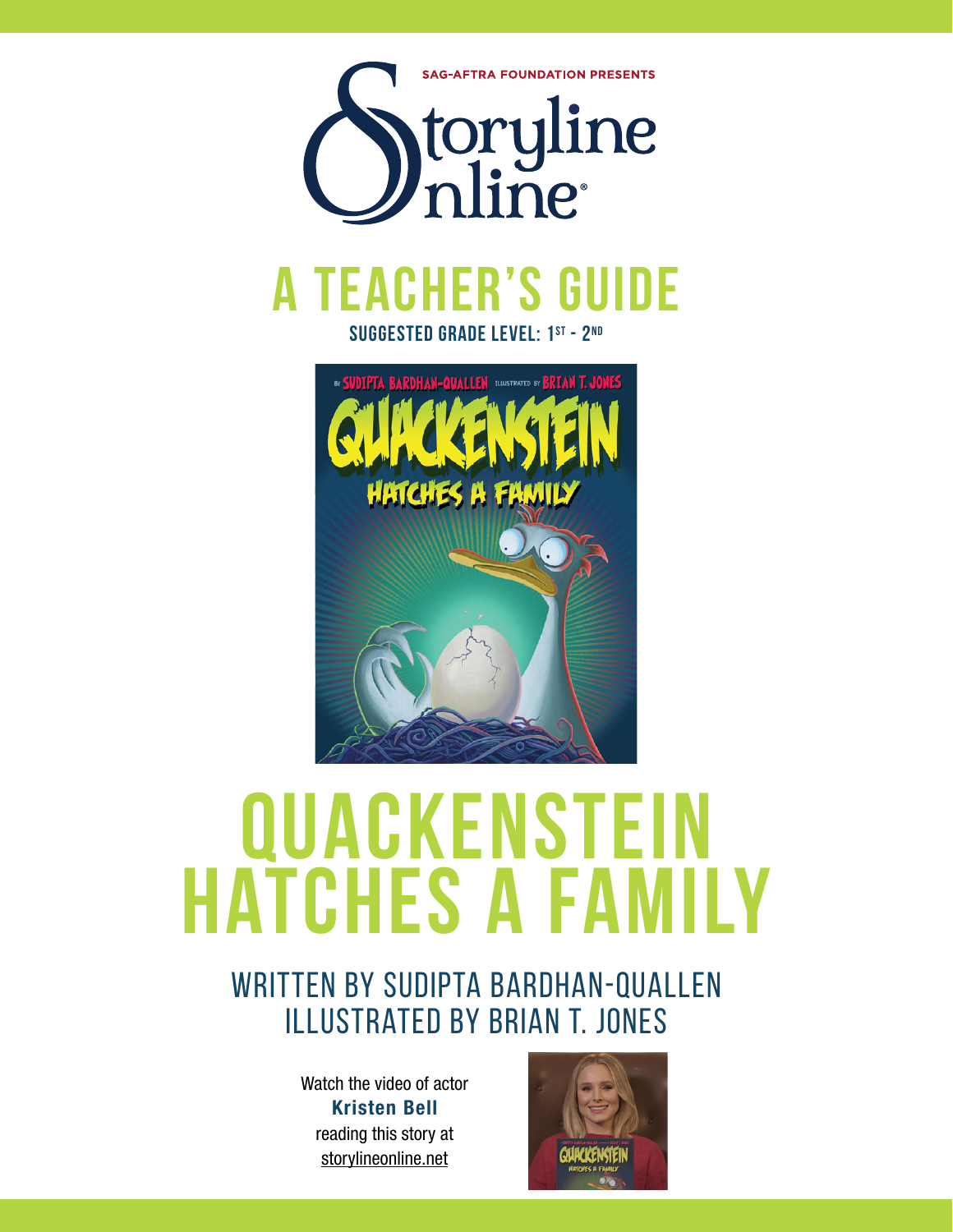# **about this story**

# **SYNOPSIS**

Crack open this tale of family and fright, as cute as it is creepy. All the animals in the zoo have friends and family to play with and love. All of them, that is, except Quackenstein. Lonely and bitter in his ramshackle corner, he decides to adopt an egg. He cares for it diligently, waiting until the moment when it will hatch a baby duck of his own.

# **THEMES IN THE STORY**

Family, Adoption, Responsibility

**PAGE 2 • A teacher's GUIDE • QUACKENSTEIN HATCHES A FAMILY • © 2018 SAG-AFTRA FOUNDATION**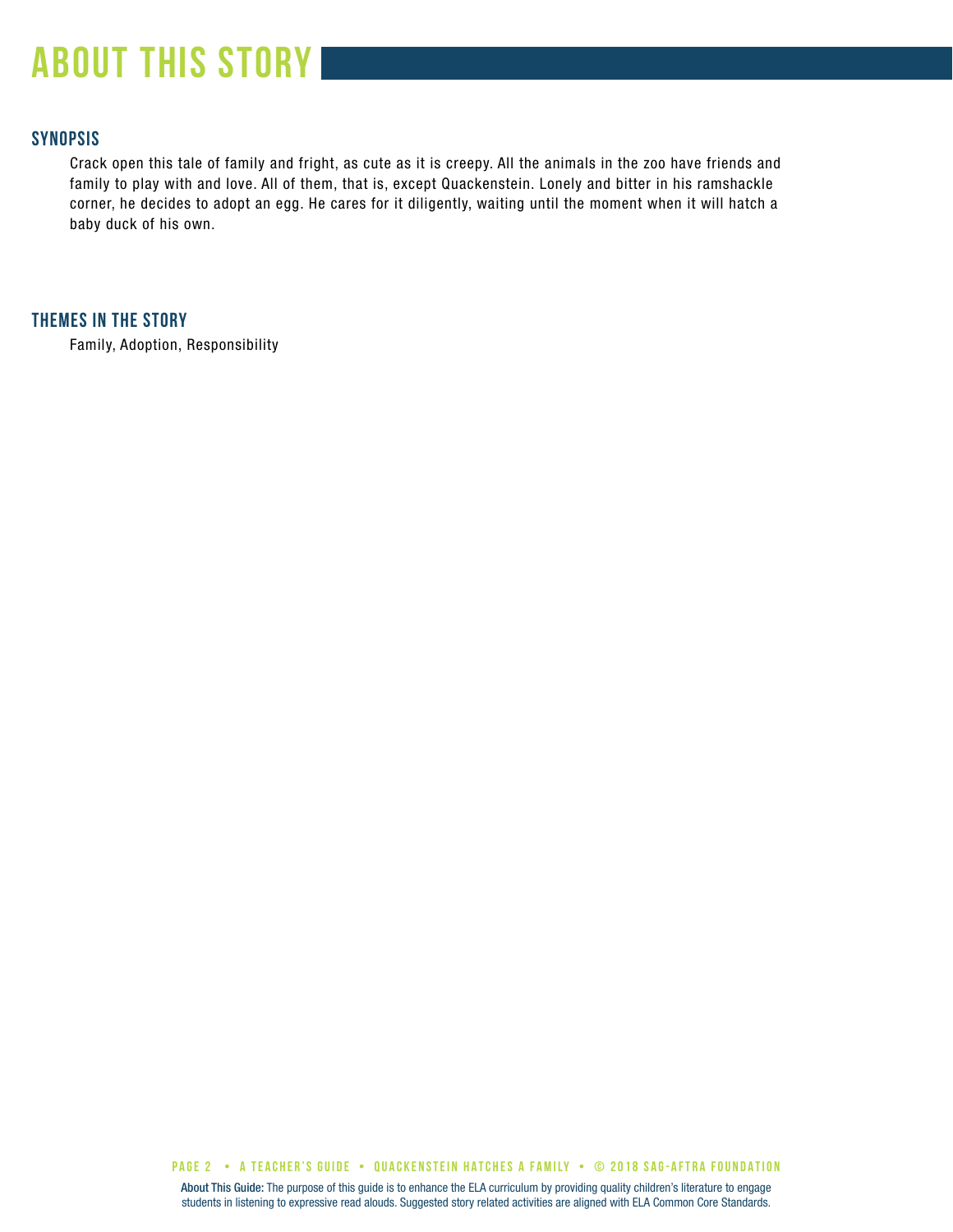# **reading and writing**

# **Suggested grade level: 1st - 2nd**

# **ela common core standard**

Reading Literature: Students read and respond to works of literature with emphasis on comprehension, making connections among ideas and between texts with focus on textural evidence. *Standards listed below are for 1st and 2nd grades, but can be adapted to kindergarten standards.*

# **before viewing**

| <b>Standards:</b> | CCSS.SL.1.1, CCSS.SL.2.1                                                                                            |  |
|-------------------|---------------------------------------------------------------------------------------------------------------------|--|
| Objective:        | Tap knowledge and build background to prepare for reading the story.                                                |  |
| Procedure:        | Build background for students by discussing the following points with students:                                     |  |
|                   | Step 1: Families: Do all families look alike? How are they sometimes different? What makes a family a family?       |  |
| Step 2:           | Introduce the words orphan and adopt. Discuss.                                                                      |  |
| Step 3:           | Introduce the title: Quackenstein Hatches a Family and ask the students to predict what the story will<br>be about. |  |

# **during viewing**

| Focus:            | <b>Making predictions</b>                                                              |                                                                                                                                                                                  |  |  |
|-------------------|----------------------------------------------------------------------------------------|----------------------------------------------------------------------------------------------------------------------------------------------------------------------------------|--|--|
| <b>Standards:</b> | CCSS.SL.1.2, CCSS.SL.2.2, CCSS.RL.1.7, CCSS.RL.2.7                                     |                                                                                                                                                                                  |  |  |
| Objective:        | Students will listen attentively; describe or recount key details from the read aloud. |                                                                                                                                                                                  |  |  |
| <b>Procedure:</b> |                                                                                        |                                                                                                                                                                                  |  |  |
|                   | <b>Step 1:</b> Stop story at appropriate parts to ask questions or pose prompts:       |                                                                                                                                                                                  |  |  |
|                   | Beginning:                                                                             | Where does the story take place?<br>What is the problem in the story?                                                                                                            |  |  |
|                   | Middle:                                                                                | Why does Quack get excited when he decides to adopt?<br>Do you think the animal will be a baby duckling?<br>Why does Quack think he's hatched a monster?<br>Why is Quack afraid? |  |  |
|                   | End:                                                                                   | Why isn't Quack afraid anymore?<br>Does Quack solve his problem? How?                                                                                                            |  |  |

Step 2: Go back to students' predictions and discuss.

About This Guide: The purpose of this guide is to enhance the ELA curriculum by providing quality children's literature to engage students in listening to expressive read alouds. Suggested story related activities are aligned with ELA Common Core Standards. **PAGE 3 • A teacher's GUIDE • QUACKENSTEIN HATCHES A FAMILY • © 2018 SAG-AFTRA FOUNDATION**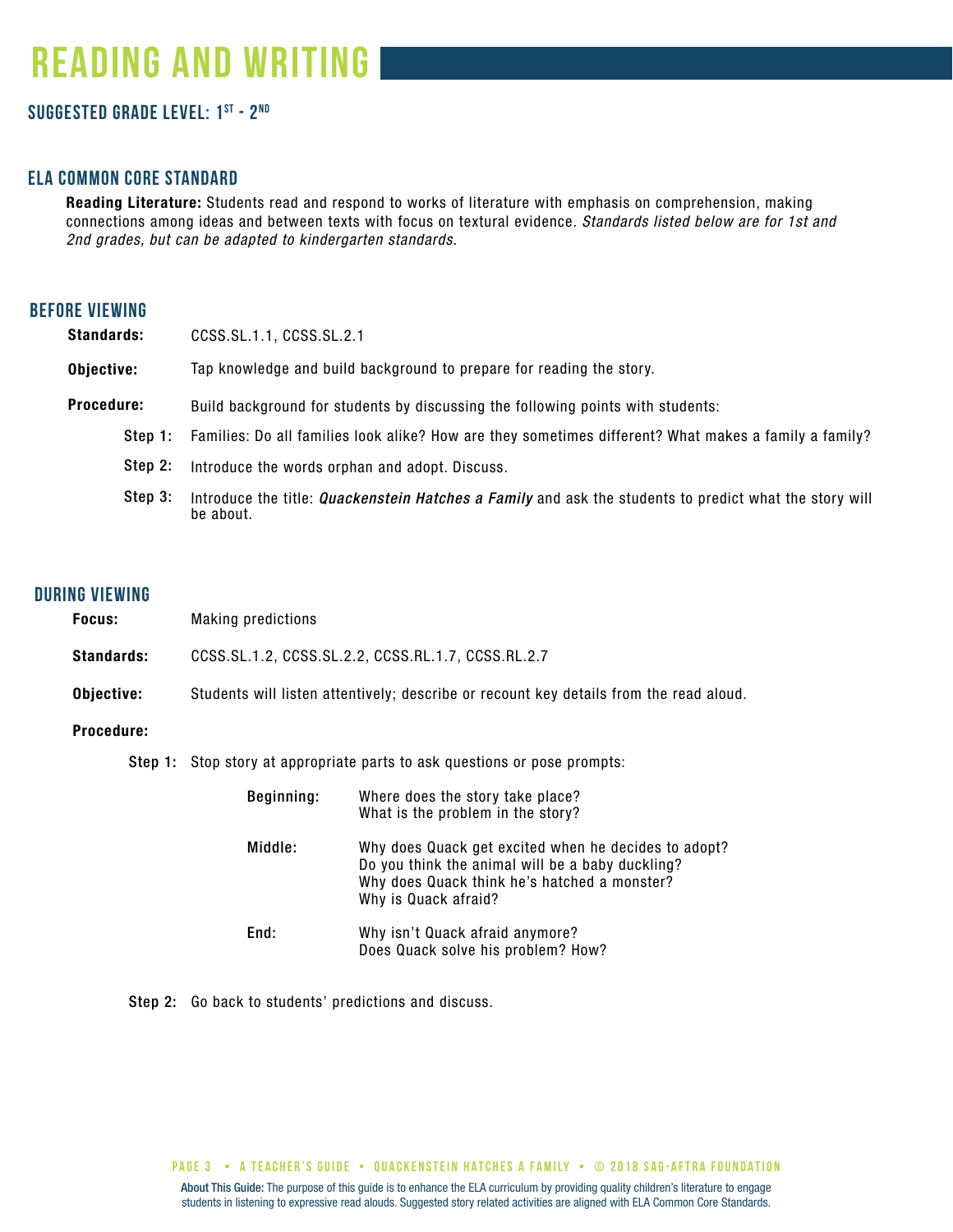### **after viewing**

Standards: CCSS.RL.1.1, CCSS.RL.1.3, CCSS.RL.2.1, CCSS.RL.2.3

Objective: Students will identify key details in the beginning, middle, and end of the story.

Materials: Google It!: Beginning, Middle, End Graphic Organizer

> Teacher Prep: Make a story map/organizer on chart paper or Interactive Whiteboard slide. Be sure to include the following elements and leave room to fill in student answers.

|            |            | <b>STORY MAP</b>             |                                                             |  |
|------------|------------|------------------------------|-------------------------------------------------------------|--|
| BEGINNING: | Characters | Settina                      | Problem                                                     |  |
| MIDDLE:    |            |                              | Details about how the character(s) attempt to solve problem |  |
| END:       |            | Was the problem solved? How? |                                                             |  |

#### Procedure:

- Step 1: Explain to students that every story has a beginning, middle, and end. This is called the plot of the story. Tell students that they are going to identify these three parts – beginning, middle, end - in *Quackenstein Hatches a Family*.
- Step 2: Give students directions for activity: During the replay of the story, listen to recognize the beginning, middle, and end of the story. Students should raise a hand when they believe that a particular part has been shown and you will stop the video.
- Step 3: Explain that the beginning of a story introduces the setting, characters, and problem. Discuss each element in detail.
- Step 4: Start the story and tell students to listen for the setting, characters, and problem – this is the beginning. When you believe that each of these have been shown, raise a hand (Allow discussion if students disagree.).
- Step 5: Stop the video after the setting, characters, and problem have been shown. Call on students to identify the parts of the beginning and write on story map.<br>(Setting: Zoo **Character: Quackenstein**) Problem: Quakenstein is lonely)
- Step 6: Next, discuss the middle of the story – it gives details about how the characters try to solve the problem. Instruct students to listen for these details and raise a hand when they think that the problem is almost solved (Allow discussion if students disagree.).
- Step 7: Stop the video before the end of the story and ask students to give you some key details describing how Quackenstein tried to solve his problem. List on chart paper.
- Step 8: Tell students that the end of the story tells how the problem was solved. Finish playing the story.
- Step 9: Ask students to describe how was the problem solved (Think-Pair-Share).
- Step 10: Call on a student to describe the ending and write on chart paper.
- Step 11: Have students complete the teacher selected graphic organizer per your directions (Whole class, partner, or independently).

### **reading response** Standards:

| olunuuruo. | <b>UUUU.IIL.I.I, UUUU.IIL.</b> Z.I |  |  |  |
|------------|------------------------------------|--|--|--|
|            |                                    |  |  |  |
|            |                                    |  |  |  |

CCSS. RL.1.1, CCSS.RL.2.1

Objective: Students will answer the prompt details from text to support the response.

Reading Prompt: Why did Quackenstein think he had hatched a monster instead of a duck?

#### Procedure:

- Step 1: Read prompt and allow students to discuss.
- Step 2: Have students complete the prompt according to the ability of your class.

#### **PAGE 4 • A teacher's GUIDE • QUACKENSTEIN HATCHES A FAMILY • © 2018 SAG-AFTRA FOUNDATION**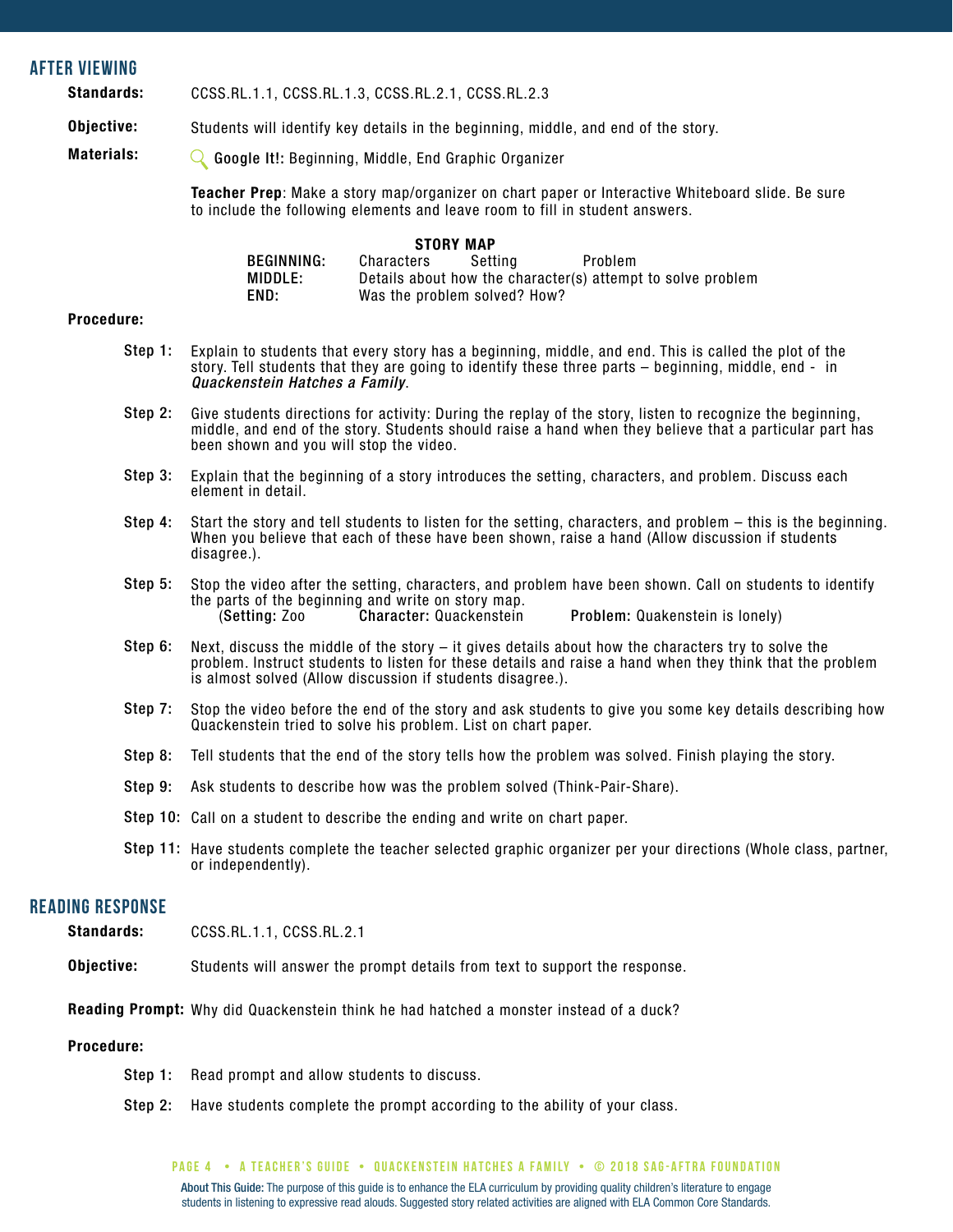### **writing - informal**

Standards: CCSS.W.1.2, CCSS.W.2.2

#### Objective: Students will write an animal report using grade appropriate sentence structure and spelling.

Materials: *Teacher Prep:* Google It!: Animal Report Graphic Organizer:

> Choose an organizer that has a section for each topic of the assignment: What the Animal Looks Like, Where it Lives, What is Eats, and Interesting Facts.

Lined paper for elementary students

Students will need one sheet of paper for each section on the graphic organizer. Each page should be labeled with a topic: What the Animal Looks Like, Where the Animal Lives, What the Animal Eats, Interesting Facts. Make a copy of each for the number of students in your class.

Grade appropriate non-fiction books on animals Construction paper (for cover of book) Writing tools

### Procedure:

- Step 1: Remind students that *Quackenstein Hatches a Family* takes place in a zoo. Ask students to name animals that were in the story, as well as other zoo animals (elephant, giraffe, heron, duck, platypus, etc). Make a list.
- Step 2: Tell students that they will write a report on one of these animals. You can allow students to choose an animal or assign an animal. An option is to assign one animal to a group of students to allow them to work together on the project.
- Step 3: Show students the books you have collected and the graphic organizer they will be using to gather information. Model how to complete the organizer.
- Step 4: Have students begin researching their animal to find information to complete the organizer.
- Step 5: Guide students through the rest of the Writing Process until book is published.

**PAGE 5 • A teacher's GUIDE • QUACKENSTEIN HATCHES A FAMILY • © 2018 SAG-AFTRA FOUNDATION**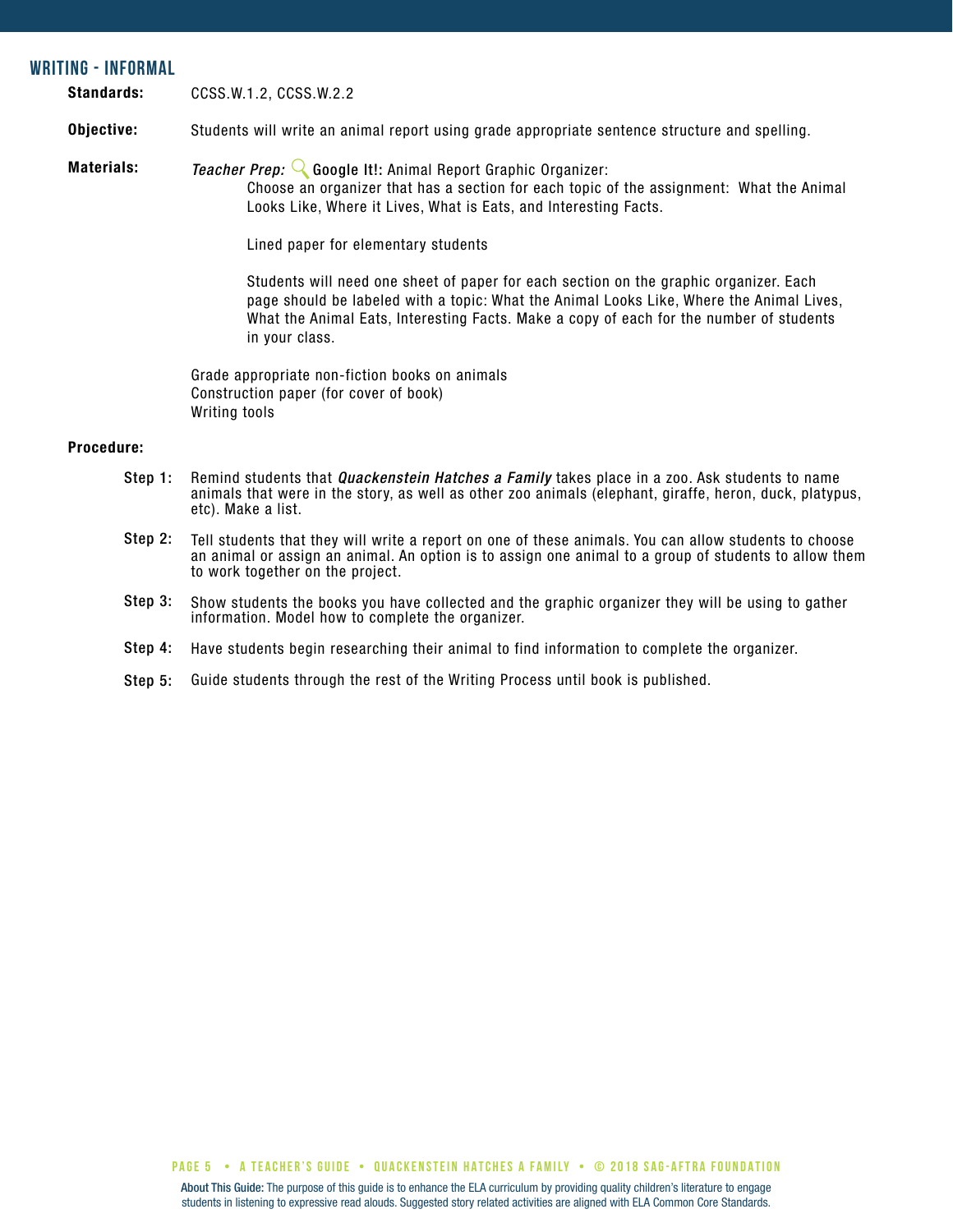# **across the curriculum activities**

# **technology**

### RESEARCH —

Students use the internet to research animals and complete a report.

# MATERIALS —

Teacher Prep:

Find grade appropriate internet sites for students to use for researching animals. Make a list to display during research time.

Google It!: Animal Report Graphic organizer

Internet access Word Processing program Printer

### PROCEDURE —

Follow the same procedure listed in Writing component (previous), making the following adjustments:

- Use internet to gather information to complete organizer.
- Use pictures of animals found online in place of student illustrations.
- Use a printer to publish finished product

# **SCIENCE**

### OBJECTIVE —

Students compare and contrast a duck with a duck billed platypus.

### MATERIALS —

Computer Projector and screen Compare/Contrast Graphic Organizer ( $\mathbb Q$  Google It!) Internet Access National Geographic site: https://kids.nationalgeographic.com Teacher Prep: Search this site for duck billed platypus and mallard duck. Bookmark for easy access.

### PROCEDURE —

- Remind students that in *Quackenstein Hatches a Family*, Quackenstein hatches a duck billed platypus. Tell students that the duck billed platypus is one of the five mammal species that lay eggs instead of giving birth to live young. The duck billed platypus is found only in Australia. Step 1:
- Explain to students that they are going to learn more about this animal and that they will compare and contrast the duck billed platypus to a duck. Step 2:
- Go to National Geographic for Kids and present the information about a duck billed platypus on screen and discuss. Next present the information about the mallard duck and discuss. Step 3:
- Explain the graphic organizer to students. Step 4:
- Work with students to complete the organizer, according to the ability of your class. Step 5: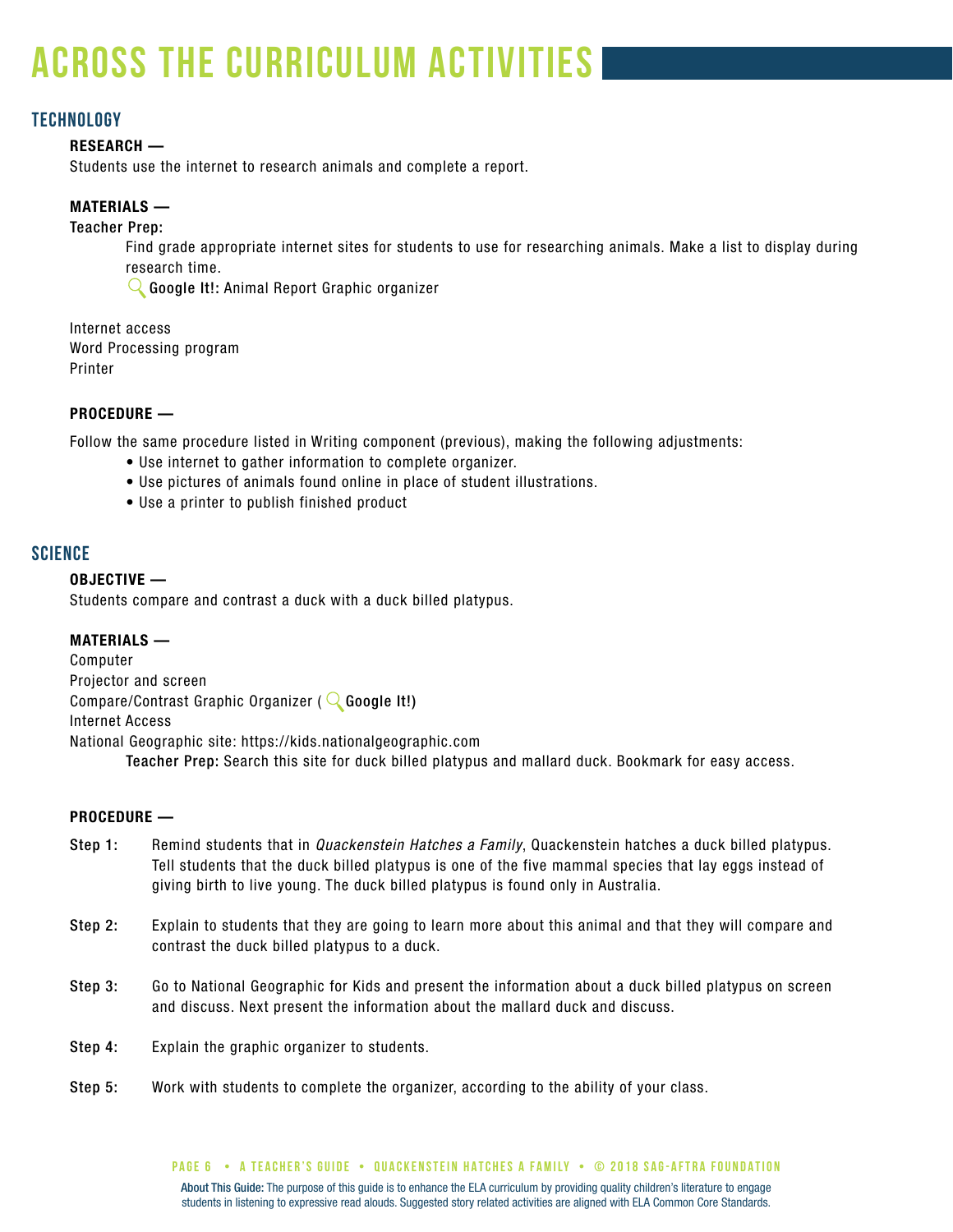# **SOCIAL STUDIES - THE FAMILY**

### OBJECTIVE —

Students will be able to identify differences in families and give an example of what makes their family important.

### MATERIALS —

Chart paper or Interactive board Drawing paper Pencils, crayon, markers String or yarn Tape Teacher Prep: Make a large circle on 11x17 paper and write Families are Different in the center.

### PROCEDURE —

- Discuss with students how Quackensteins's family is different from other duck families. Explain that all families are different. Step 1:
- Have students brainstorm all the different kinds of families they know. For example, some have adopted children, grandparents, brothers, sisters, different races, etc. Make a list on chart paper or interactive board. Step 2:
- Point out that no two families are exactly alike everybody's family is different in some way. Step 3:
- Give an example using your own family make up and compare to another student's family in the class. Allow other students to tell how their family is different from the families that were described. Step 4:
- Discuss the importance of families. Tell students to think of something about their family that makes them important. Step 5:
- Share: Use the sentence frame, My family is important because… Step 6:
	- Begin the activity by giving an example of why your family is important and have students randomly call on each other to tell why their family is important.
- Distribute drawing paper and supplies to students. Have them draw a picture of their family that illustrates: 1) something about their family that makes them different 2) something about their family that is important to them Step 7:
- Make a Family Web: Create a web using the students' pictures on a wall or bulletin board. Step 8:
	- Tape the circle, Families are Different, in the center of the display area.
	- Link the students' illustrations to the center circle using yarn or string.

**PAGE 7 • A teacher's GUIDE • QUACKENSTEIN HATCHES A FAMILY • © 2018 SAG-AFTRA FOUNDATION**